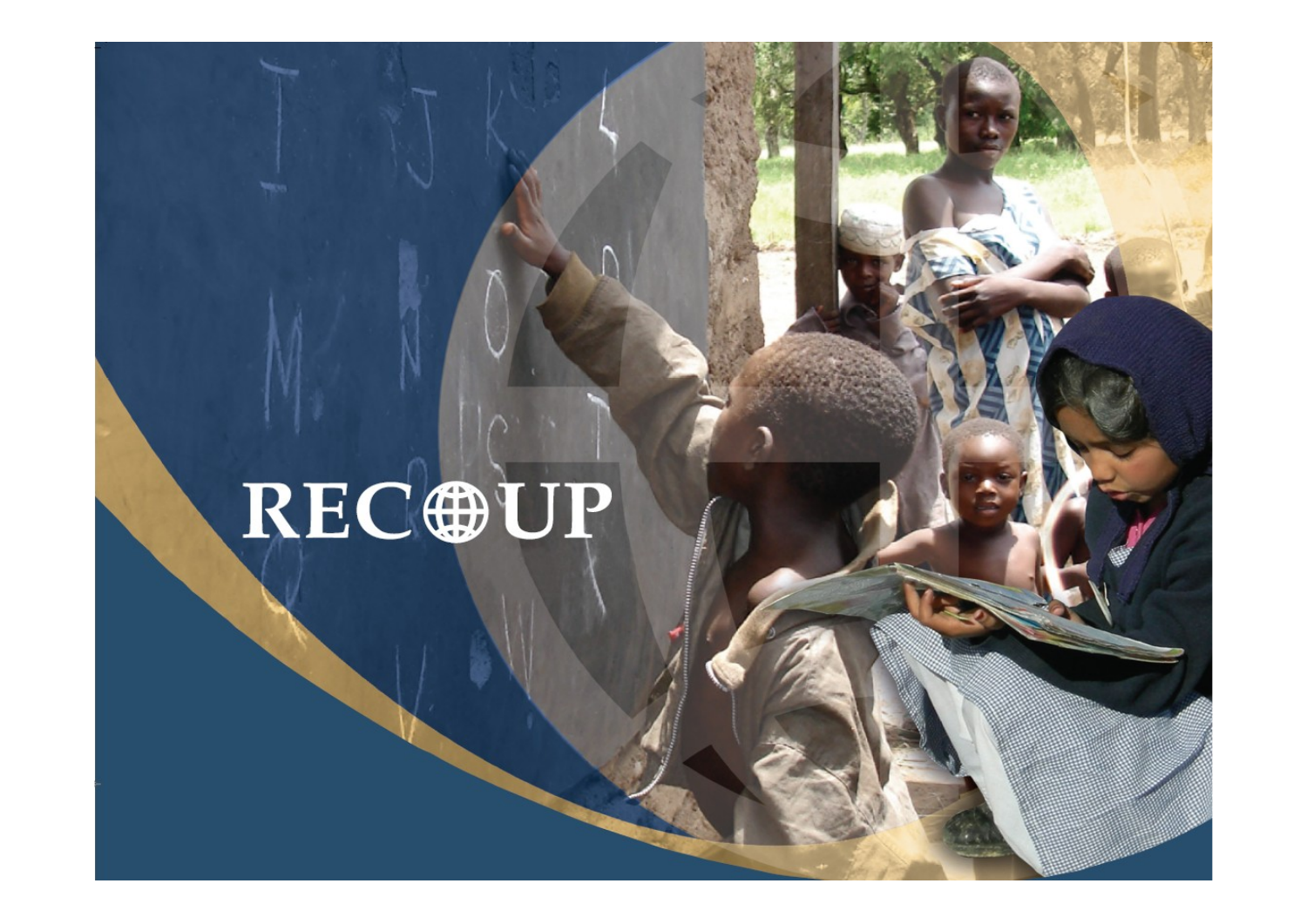

## **Youth, Gender and Citizenship (Dfid funded project 2005-2010) Ghana, Kenya, India, Pakistan**

**'YOUNG WOMEN AS CITIZENS' Madeleine Arnot University of Cambridge**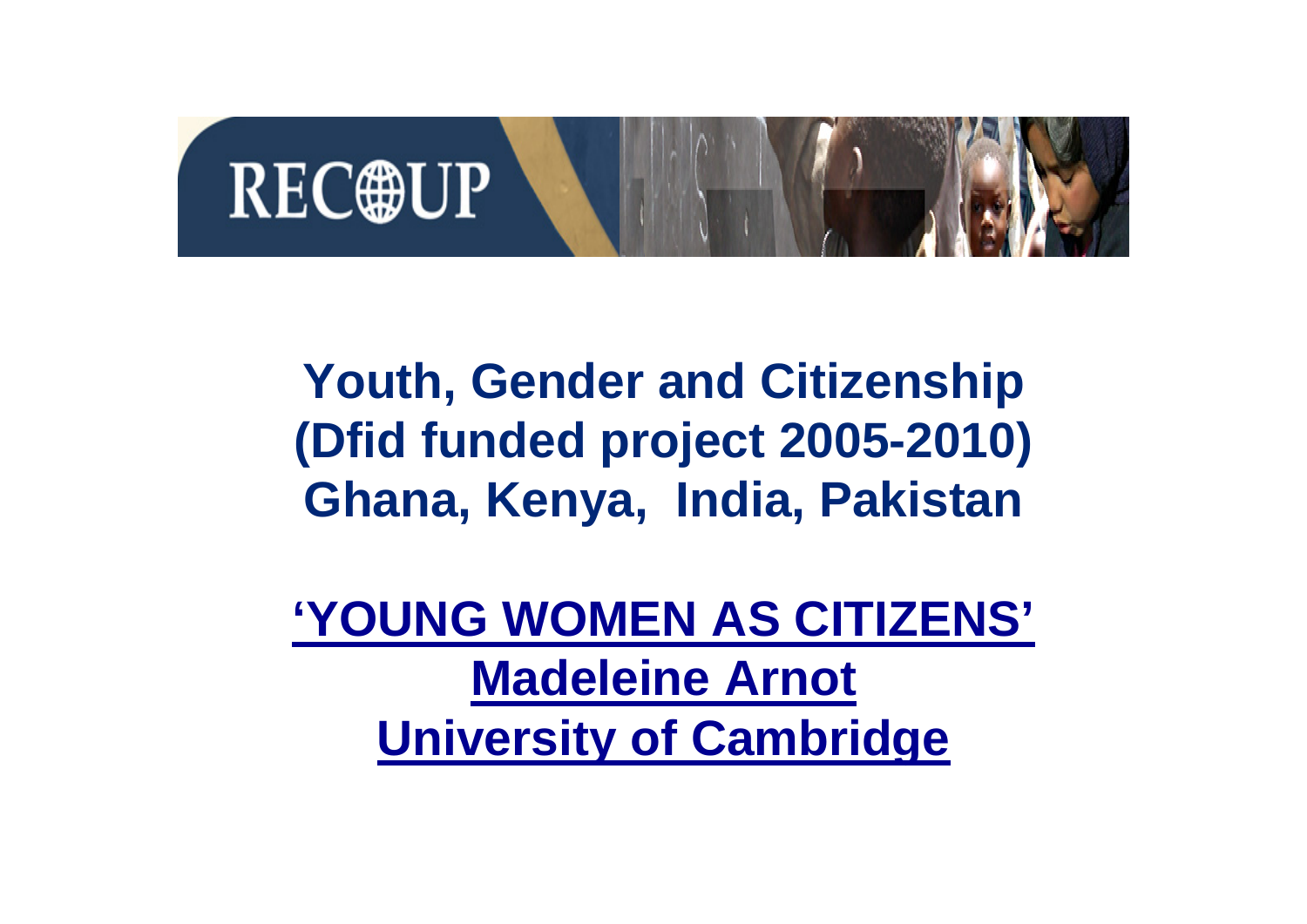In Africa, as elsewhere, there is a growing obsession with belonging, along with new questions concerning conventional assumptions about nationality and citizenship. (Nyamnjoh (2005:18)

> Poverty is a crucial element of female subordination (N.Stromquist 1999)

Civic identities are not just about 'being' but about 'becoming' and, further, about 'longing to become' (N.Yuval Davis 2006:202)

Shifting the social and the sexual contract between men and women is essential to any notion of *democratic, inclusive and equal citizenship.* (M.Arnot 2010)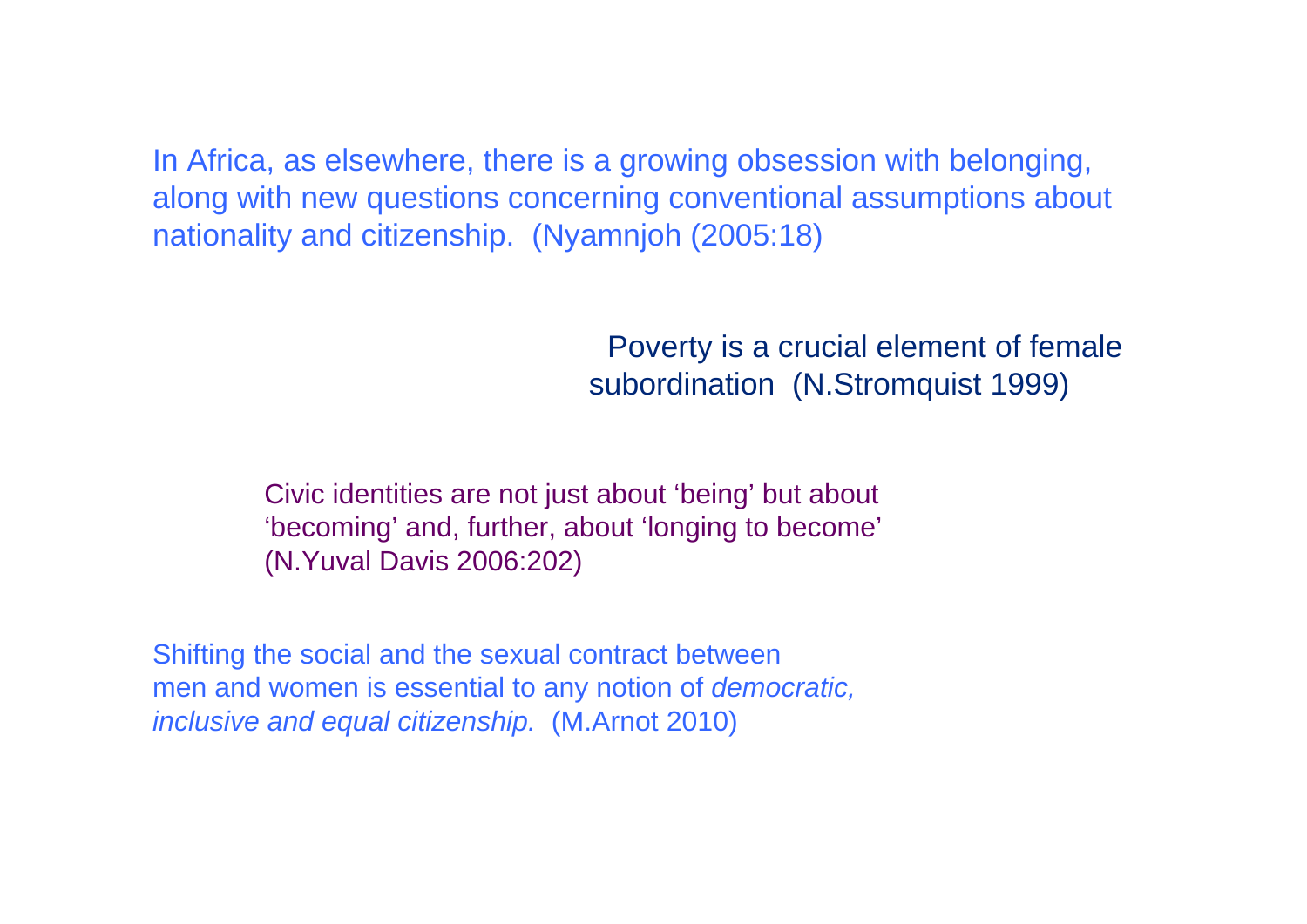

Young people are experiencing a range of social forces today:

- $\bullet$  Globalisation is associated with urbanisation, individualisation through global mass media.
- $\bullet$  Increasing rural/urban poverty, growing gaps between rich and poor people.
- $\bullet$  Educational expansion associated with loss of traditional skills, individual mobility, gender change.
- $\bullet$ Pressure to sustain patriotism, national identity, cultural heritage.
- $\bullet$  Negotiating traditional ethnic, patriarchal, gerontocratic and gender **cultures**

(Burgess 2005)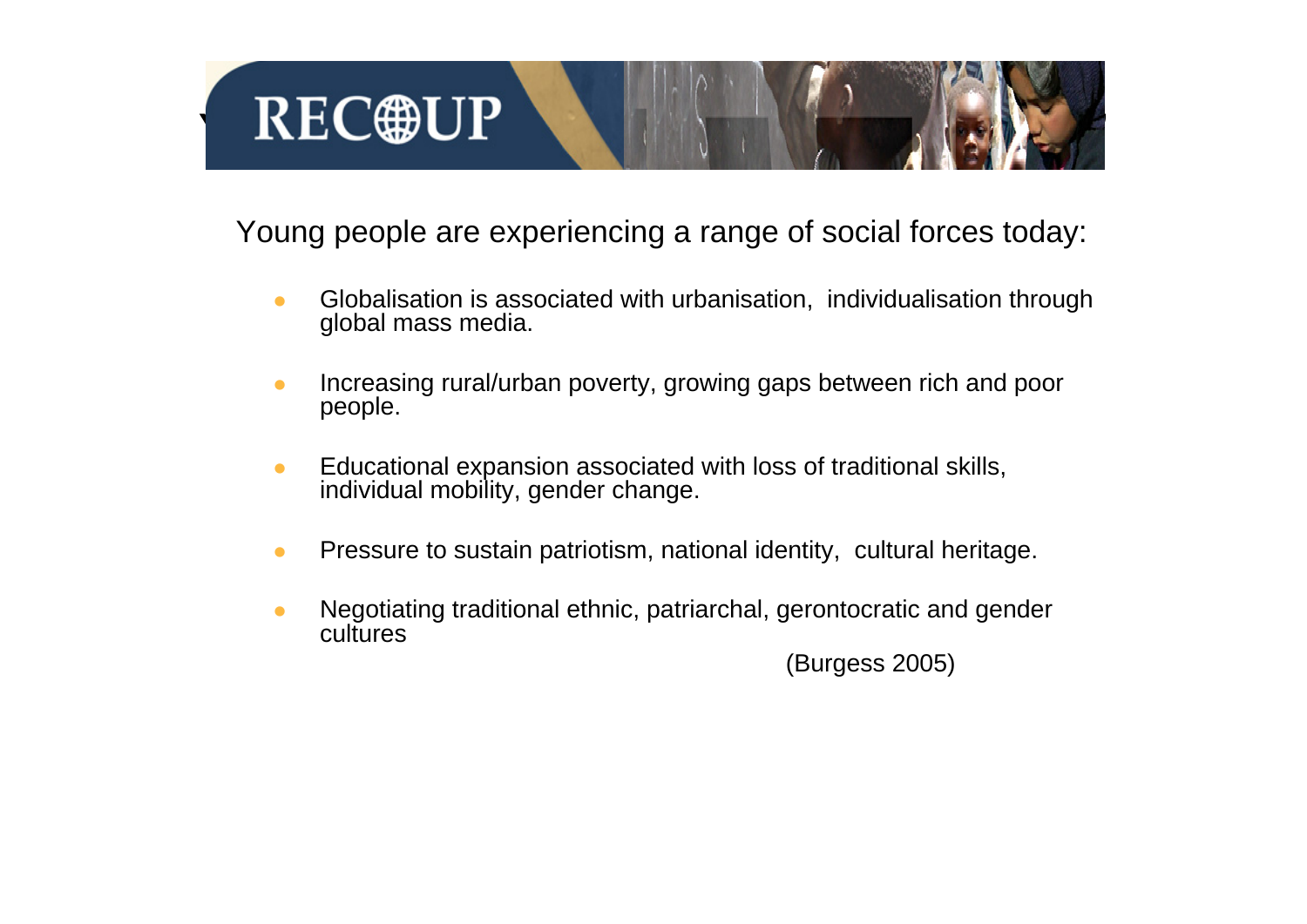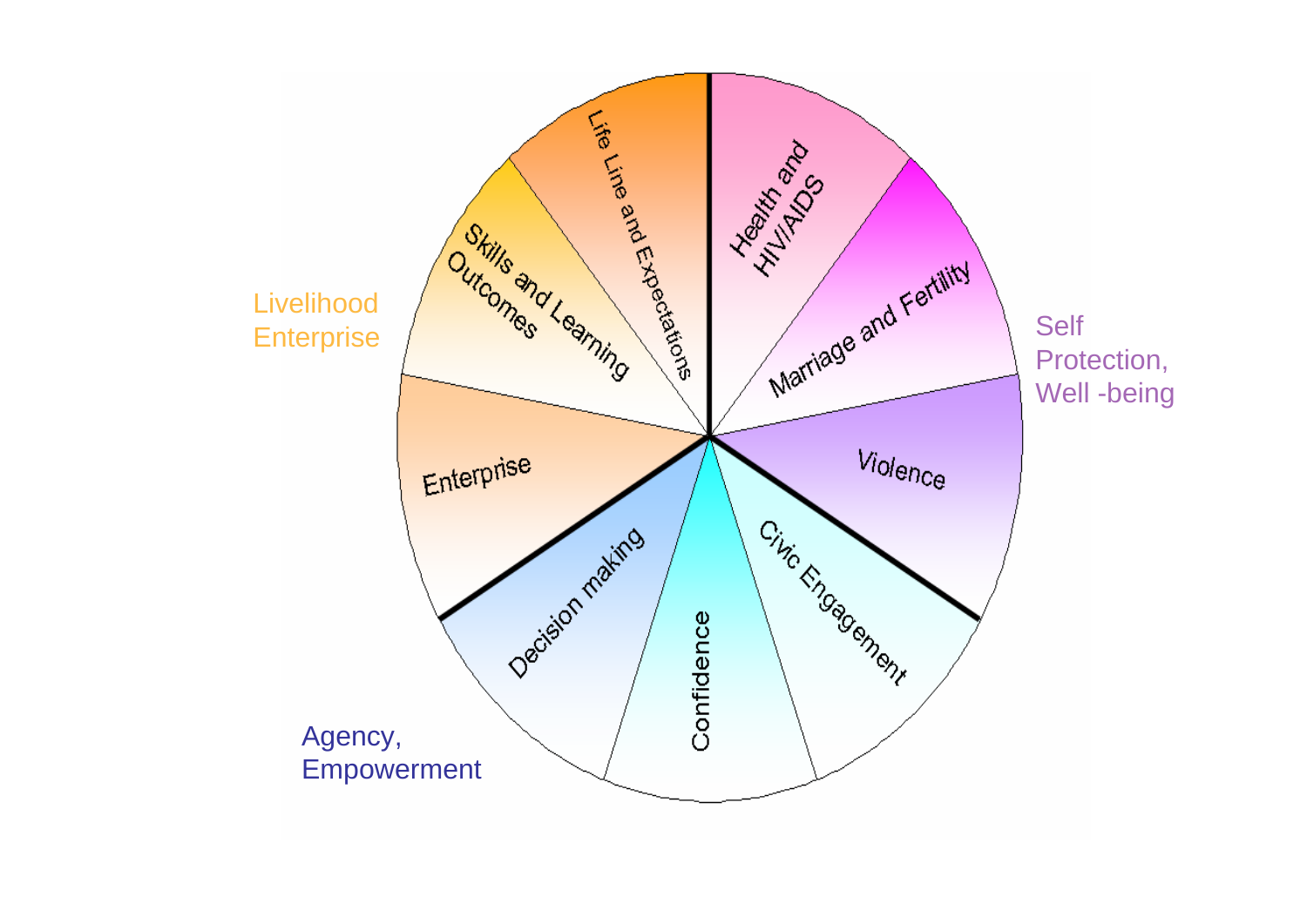

- $\bullet$  Comparative (Kenya, Ghana, India, Pakistan) - quantitative data from household survey of rural and urban communities.
- $\bullet$  Qualitative inter-generational study of 20 households - 80 interviews with male and female youth aged 16-30 and 40 interviews with mothers and fathers/figures.
- $\bullet$ Three exit points:

(a) No schooling or incomplete primary schooling (b) Basic: those who had completed primary/junior/middle (c) Post Basic: those who had attended or completed secondary school and gone further.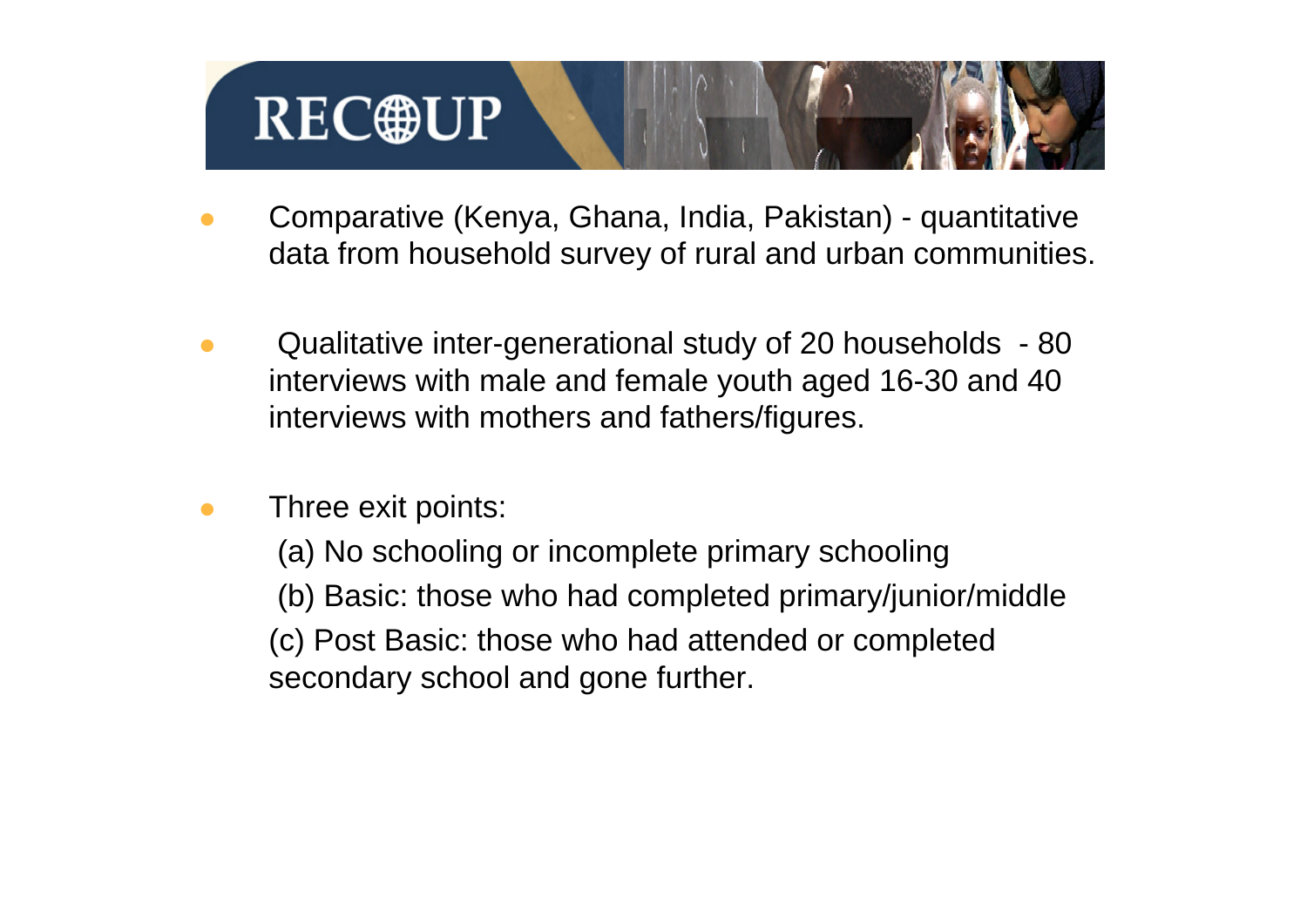

### Some key issues for female Commonwealth citizens:

1.Liberal democratic models of citizenship: the gendering of public and private spheres 2.Universal human rights: a secular agenda? 3.Substantive gender equality: micro-change and masculinity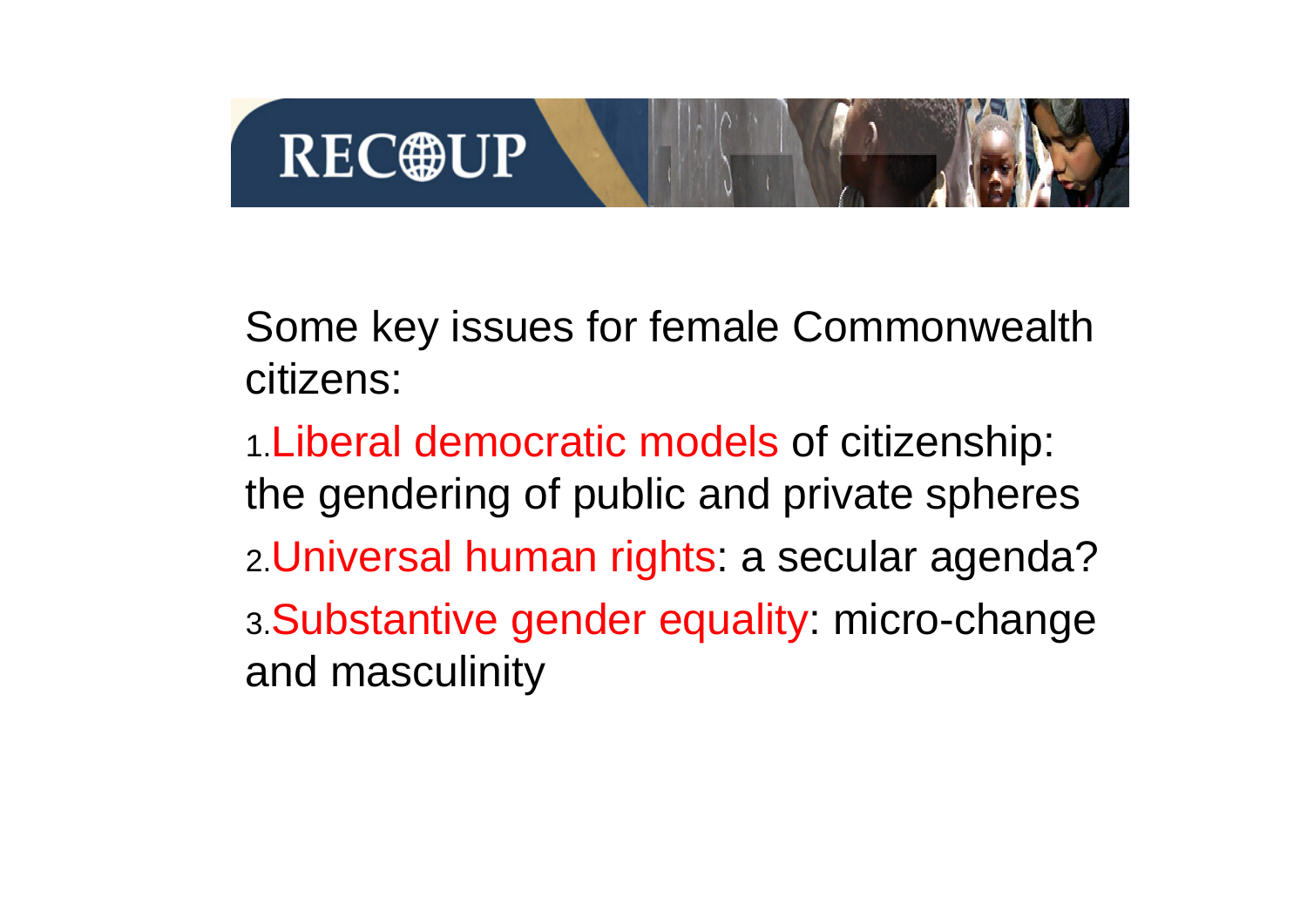

## **Liberal democratic models of citizenship**

- 1.The civic brotherhood and the sexual contract.
- 2.Male public/female private spheres
- 3.Inclusion but exclusion of women from full citizenship
- 4.Gender of the abstract citizen: male worker, voter, soldier
- 5.Gender differentiated education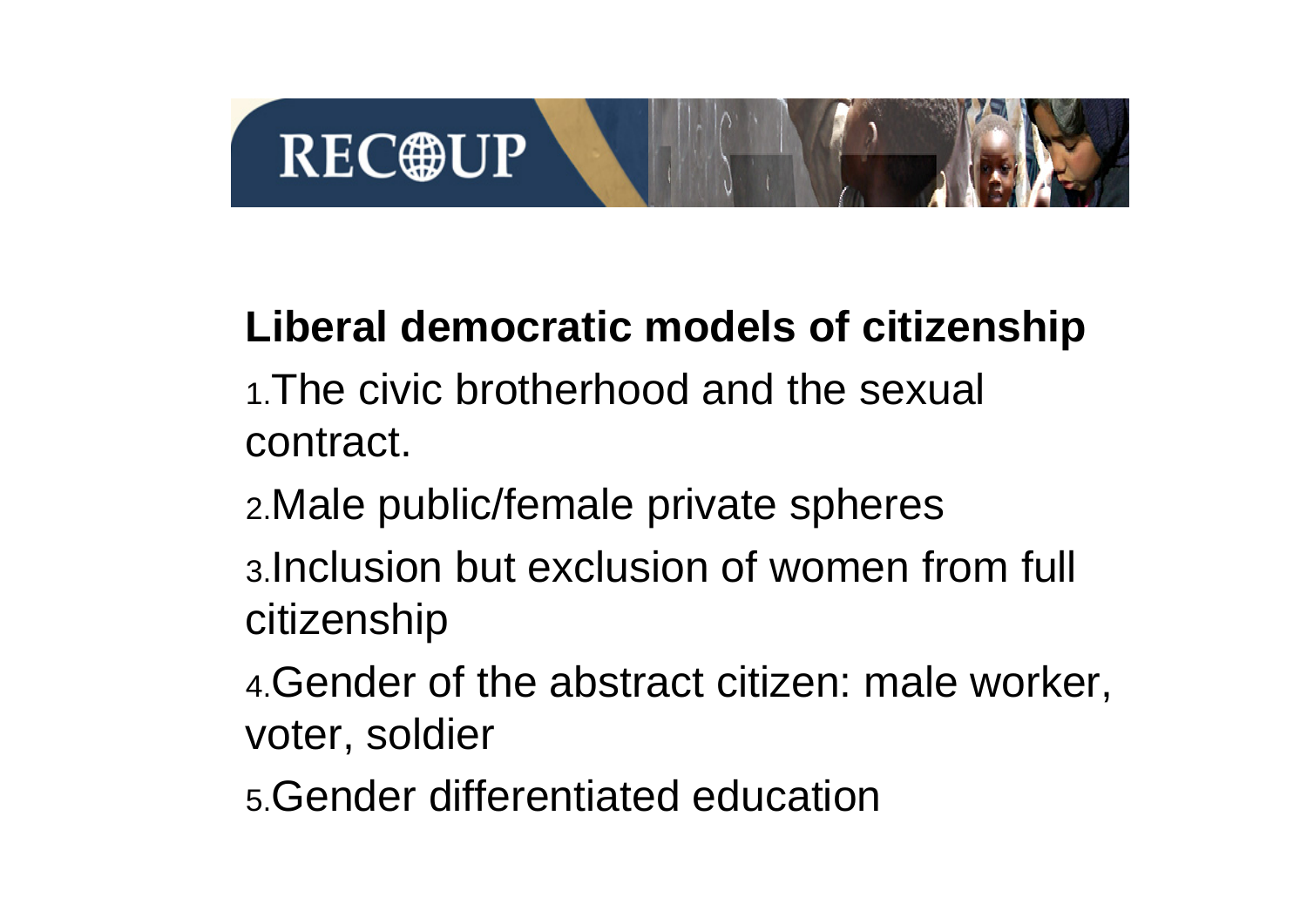[Post independence] State power in Africa remains conspicuously male power ingrained with predominantly male values, ideology and vision of the world. This male constructed machinery codifies, institutionalizes and legitimates patriarchy, a system that manifests itself not only in social and economic life but also in the law and biased political and legal statuses of women (Nzomo 1998, quoted in Nasang'o and Ayot 2007, 170).

'It is important for us [women] to have equal rights... The way it is said that women should enter parliament in a given percentage. 30% , maybe for the next time... next we will be pushing for 50%. Men… 50 us [women]… you start from scratch... then you build up. [our addition]' (Kiberan young woman)

'Like the other day women went up there to a [politician's] rally. They were given money. After being given that money, they were raped. So why should I wake up early in the morning, clean my house and to take a cup of tea, to go for only one hundred shillings only to come back with injuries?' (Kiberan young woman)

'… [B]eing the eldest I have to take care of my mother and siblings and I also have a three year-old child. I have to struggle to take care of my child and also my sisters who are still in school, one is in Class eight (….). They [her parents] are important because even when I have problems they are with me, comforting me, you see?' (Kiberan young woman)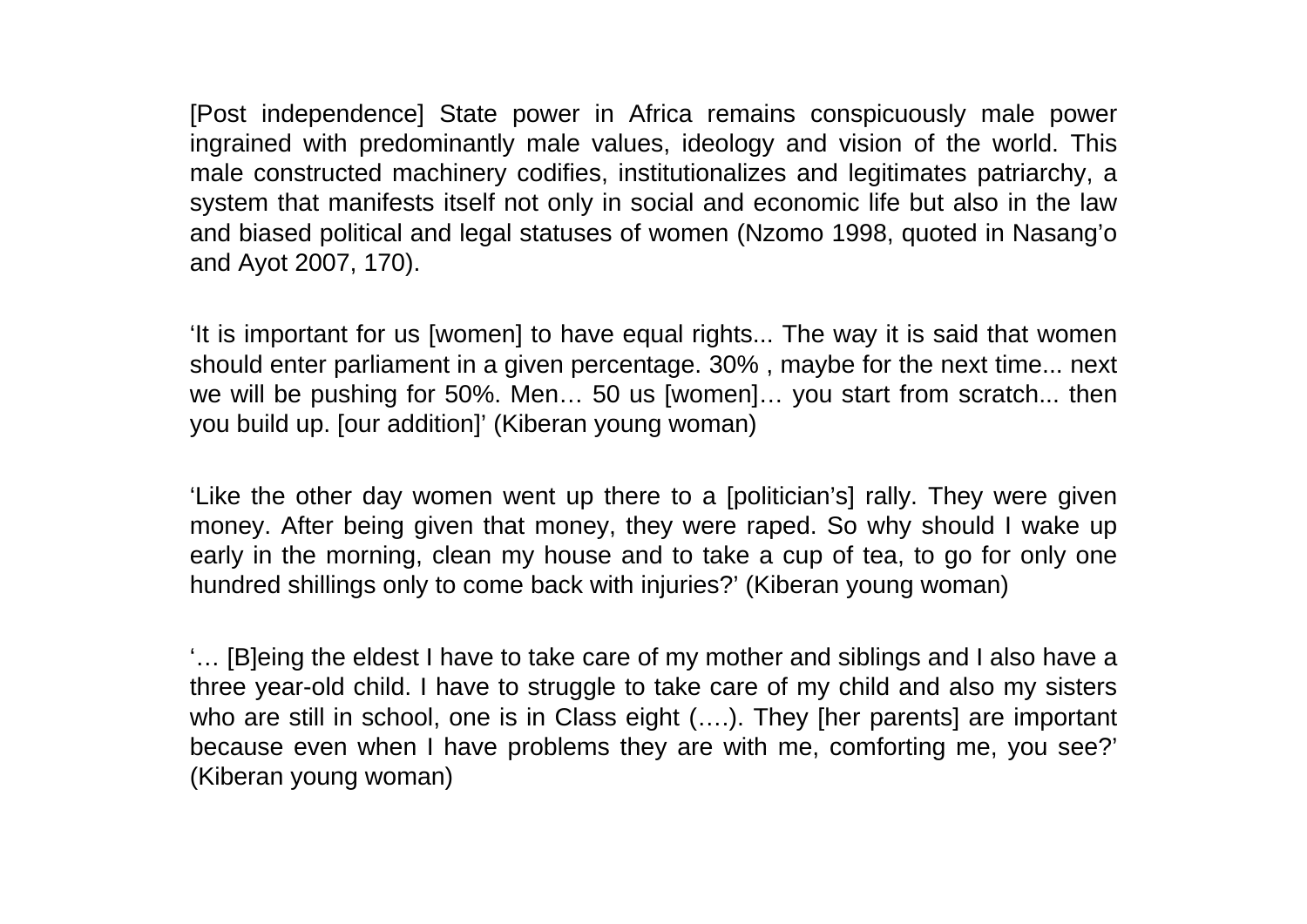

### **School based research agendas:**

- 1.Representations of public and private spheres in curriculum materials?
- 2.Teachers' representations of men and women's role in each sphere?
- 3.The gendering of spaces and agency in school?
- 4.Anti-violence and sexuality education as citizenship education?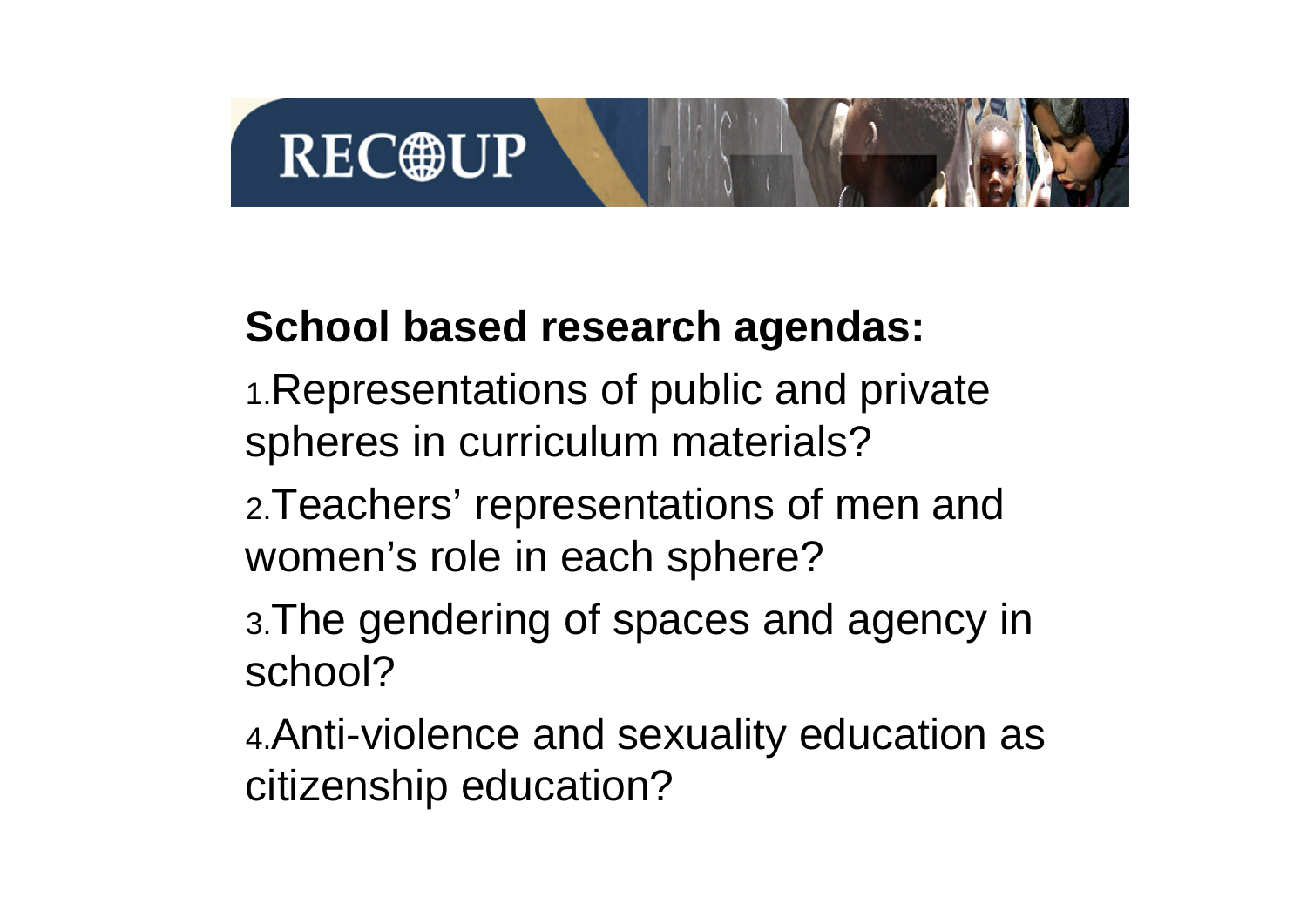## REC®UP

|                           | <b>UK</b>                             | <b>Greece</b>                             | <b>Portugal</b>           |
|---------------------------|---------------------------------------|-------------------------------------------|---------------------------|
| Men in<br>public life     | Powerful<br>Competitive               | Competitive                               | Competent                 |
| Women in<br>public life   | efficient<br>competitive              | active<br>effective                       | active<br>competent       |
| Men in<br>domestic life   | Disorganised<br>hesitant              |                                           |                           |
| Women in<br>domestic life | <b>Efficient</b><br>competent         | Maternal                                  |                           |
| Men in<br>private life    | disorganised<br>dependent<br>insecure | sensitive<br>emotional<br><i>insecure</i> | Paternalistic             |
| Women in<br>private life  | <b>Efficient</b>                      | <b>Sensitive</b><br>caring<br>emotional   | Caring<br><b>Maternal</b> |
|                           |                                       |                                           |                           |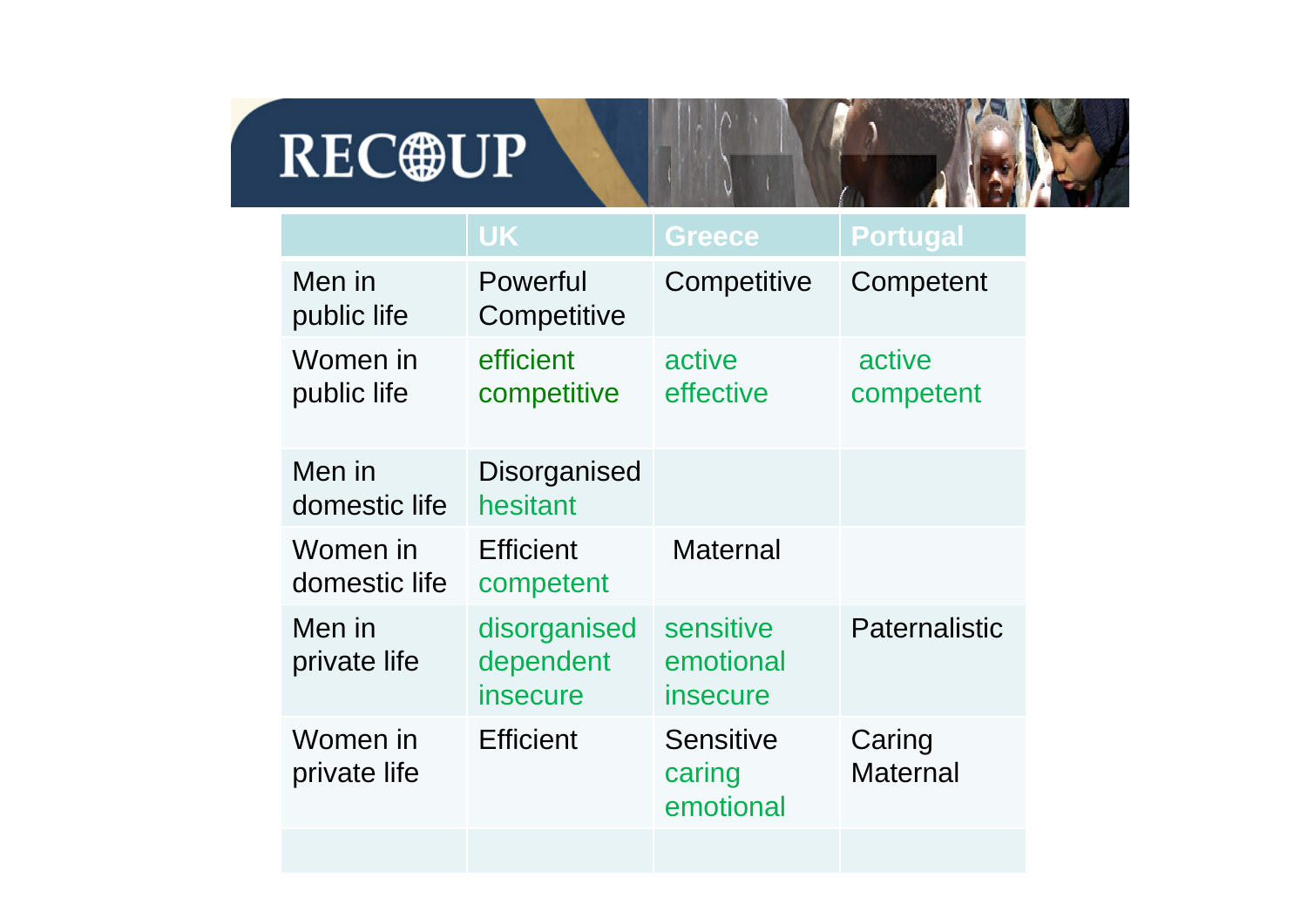

## 2. **Universal Human Rights**

•A secular discourse of personhood: an uncontroversial agenda?

•Powerful challenge to family cultures/ customs when linked to sexual/reproductive rights

•Post-independence human rights education: discourse of resistance?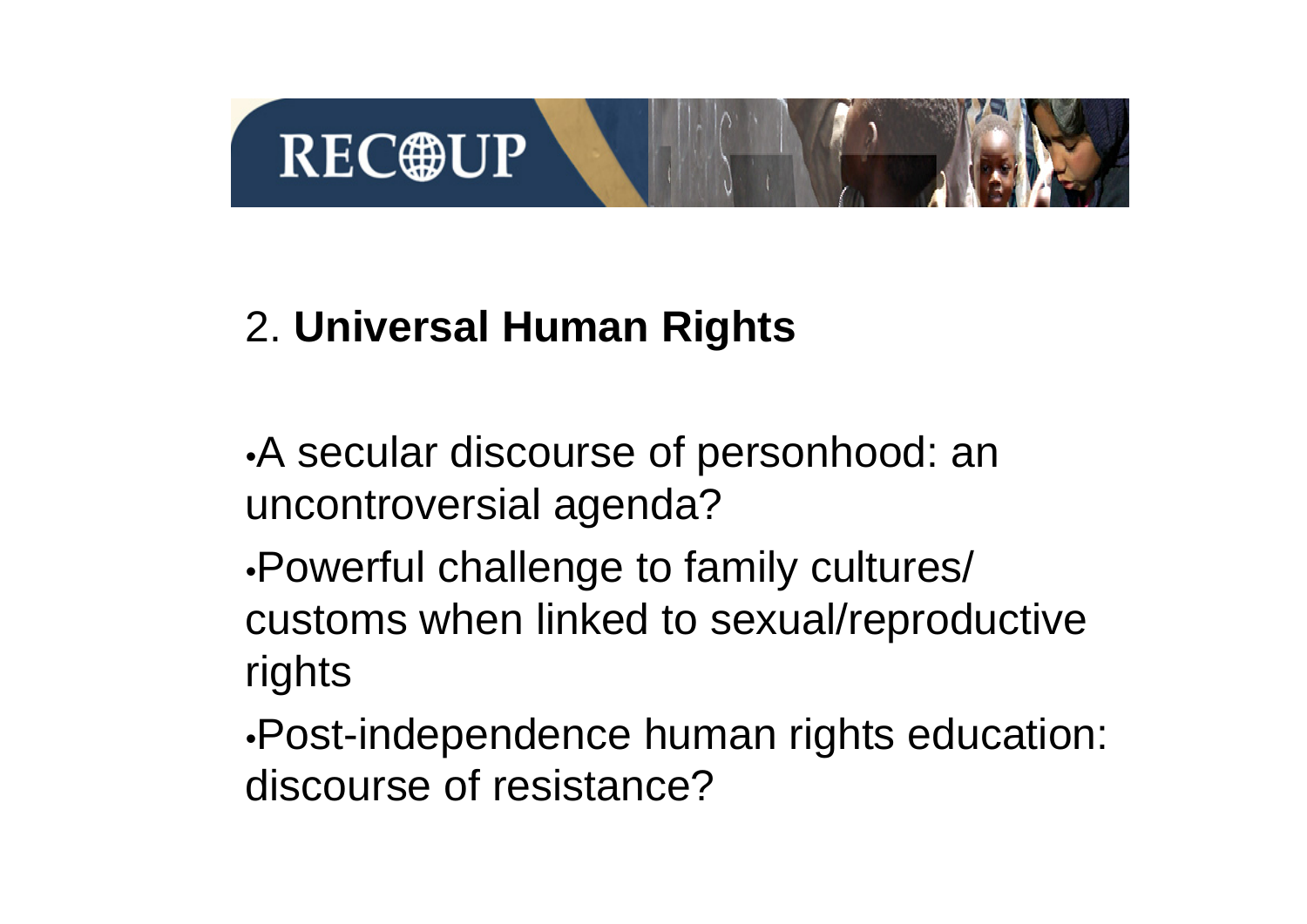

#### Women's rights and social customs

As a Kenyan, as a girl... I have a right to go to school, a right to be married, and also a right to love the person I want to...I have got the right to choose whatever I want to do. I cannot be forced to follow some cultures because my parents want me to. As a girl I must not go to be circumcised because my parents follow the culture... I am not supposed to do that because as a Kenyan we have got some communities which follow their culture but as for me I can't follow them. You can follow them if they are good...but if they are bad they are going against my rights, I cannot follow them. (Mumbi Kiberan female youth)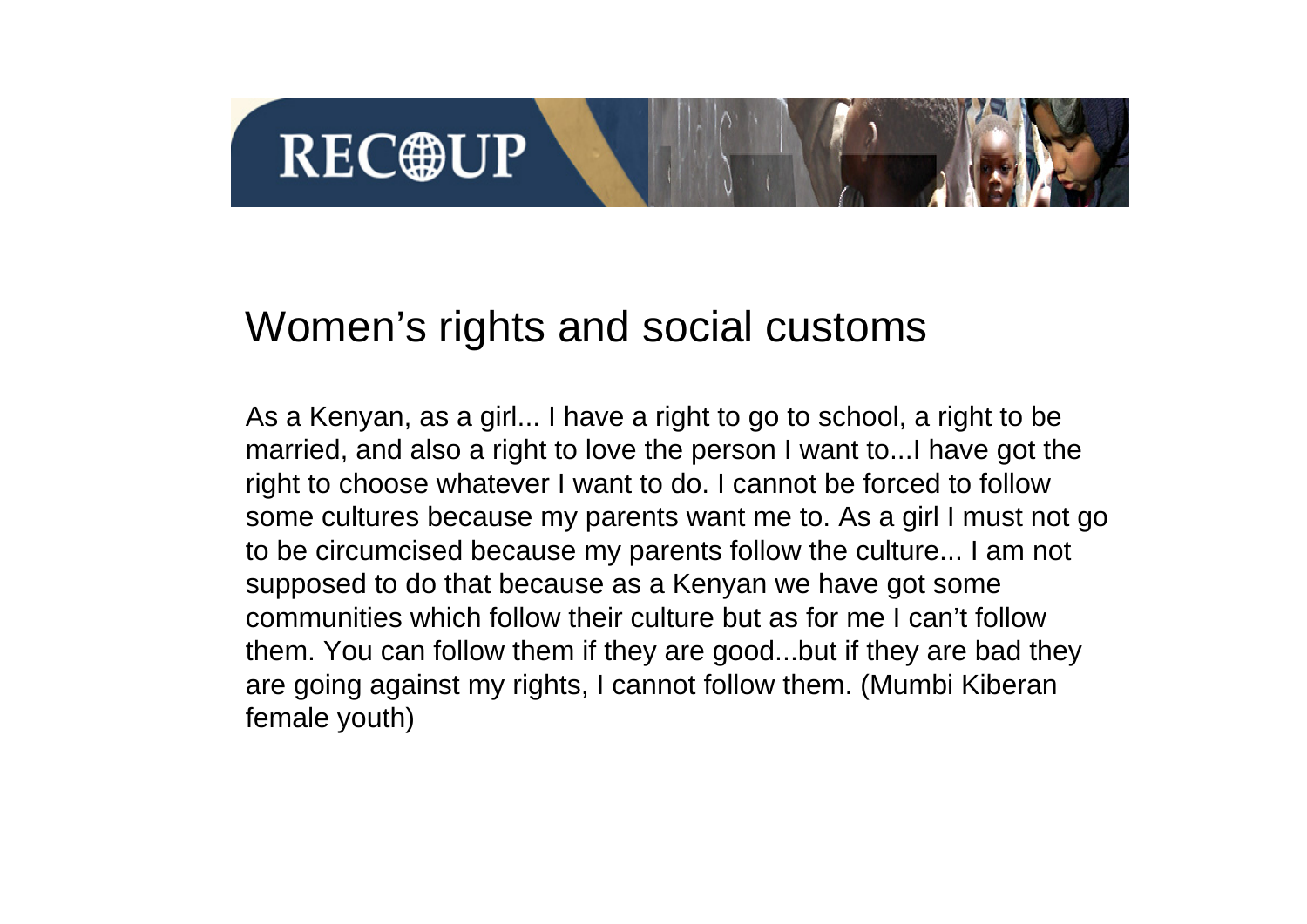

#### **Human rights discourse as resistance**

I have the right to choose, the right to be respected, the right to speak, to right to go everywhere, to walk around the country, the right to worship God, rights to serve my country, the right to decide what I want to do in the future. I learn all these rights from TV, Radio and from people's mouths, but where I got it most is the school.

(Annang, urban Ghanaian male youth secondary educated)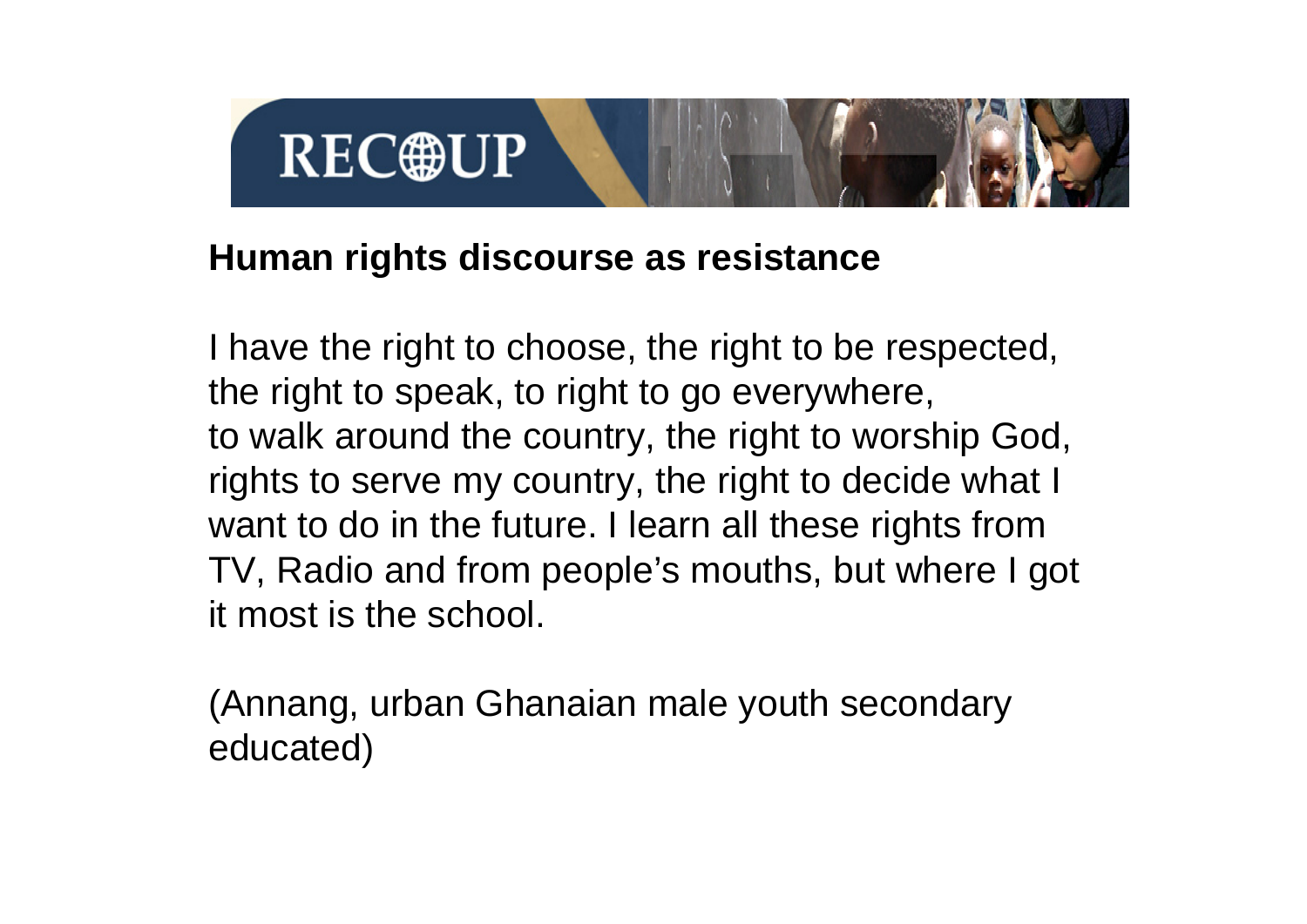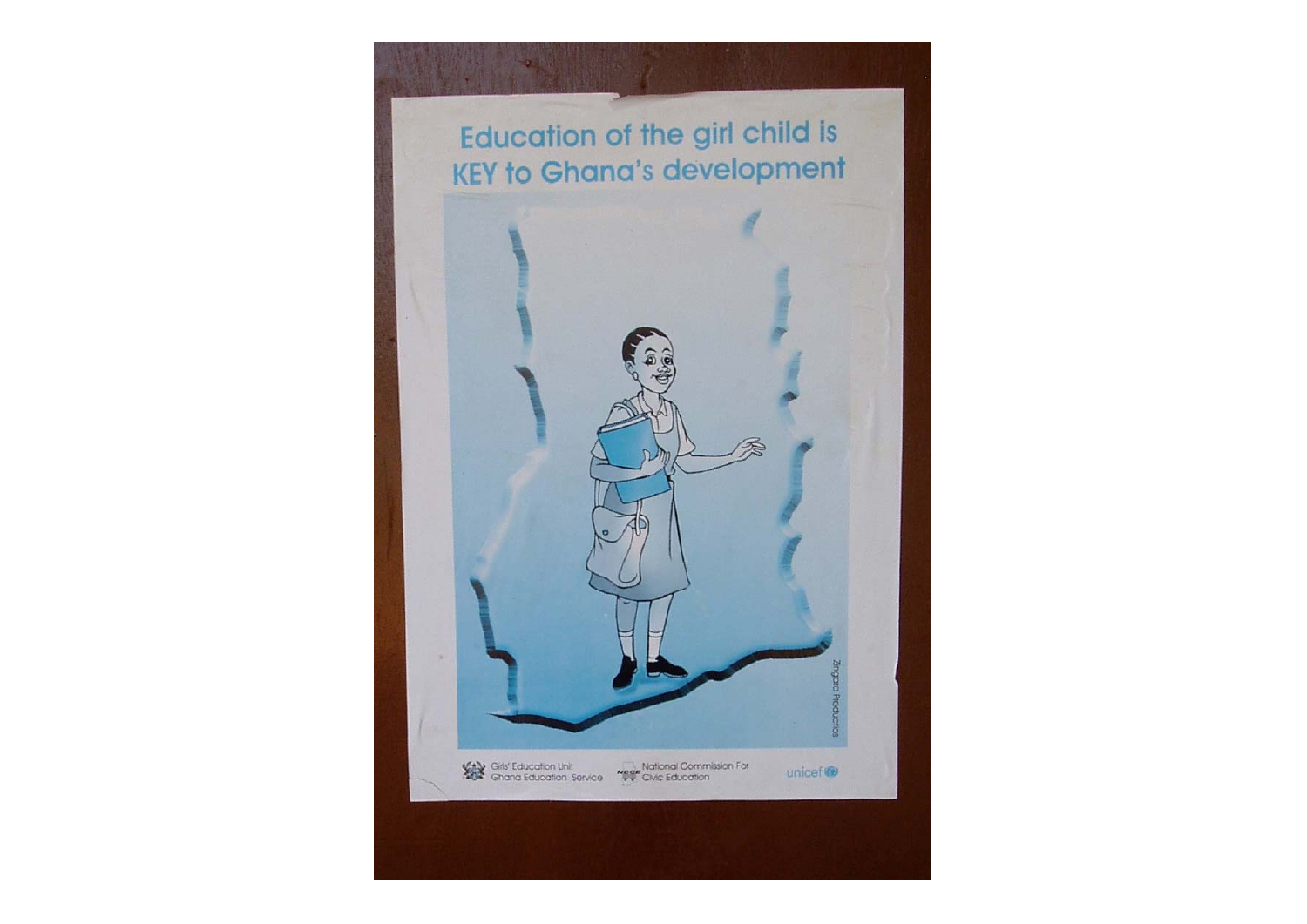

#### 3**. Substantive Gender Equality: diversity, masculinity and micro-change**

•Moving off the notion of the 'girl child' as a unitary category. Need to focus on diversity of young women (ethnicity, class, regionality religion).

•Promoting substantive (not just formal) gender equality involves the reframing of gender relations by transforming masculinities as well as empowering women.

•Empowering women is not sufficient for realising gender equality. Gender equality is about engaging with gender relationships.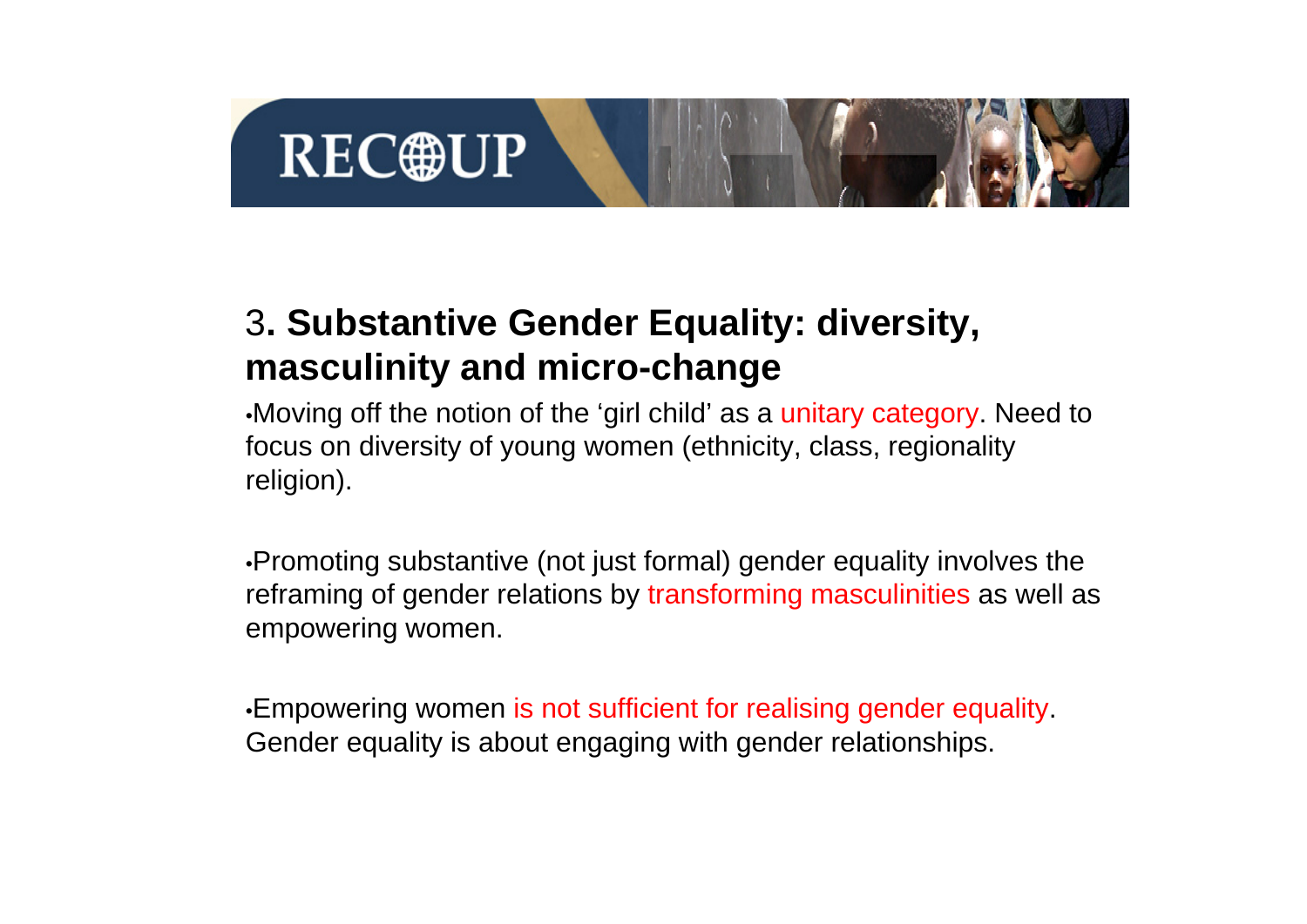

#### **MASCULINITY AND MALE CULTURE PLAY A MAJOR PART IN THE SHAPING OF WOMEN'S LIVES.**

•Gender equality through education is about empowering men to challenge gender constructions.

•Key to masculinity is the notion of 'respect' – female respect of men – can men sustain such respect in light of gender change?

•Dominant forms of masculinity and aggressive counter-cultural masculinities are often a form of resistance to structural violence and discrimination.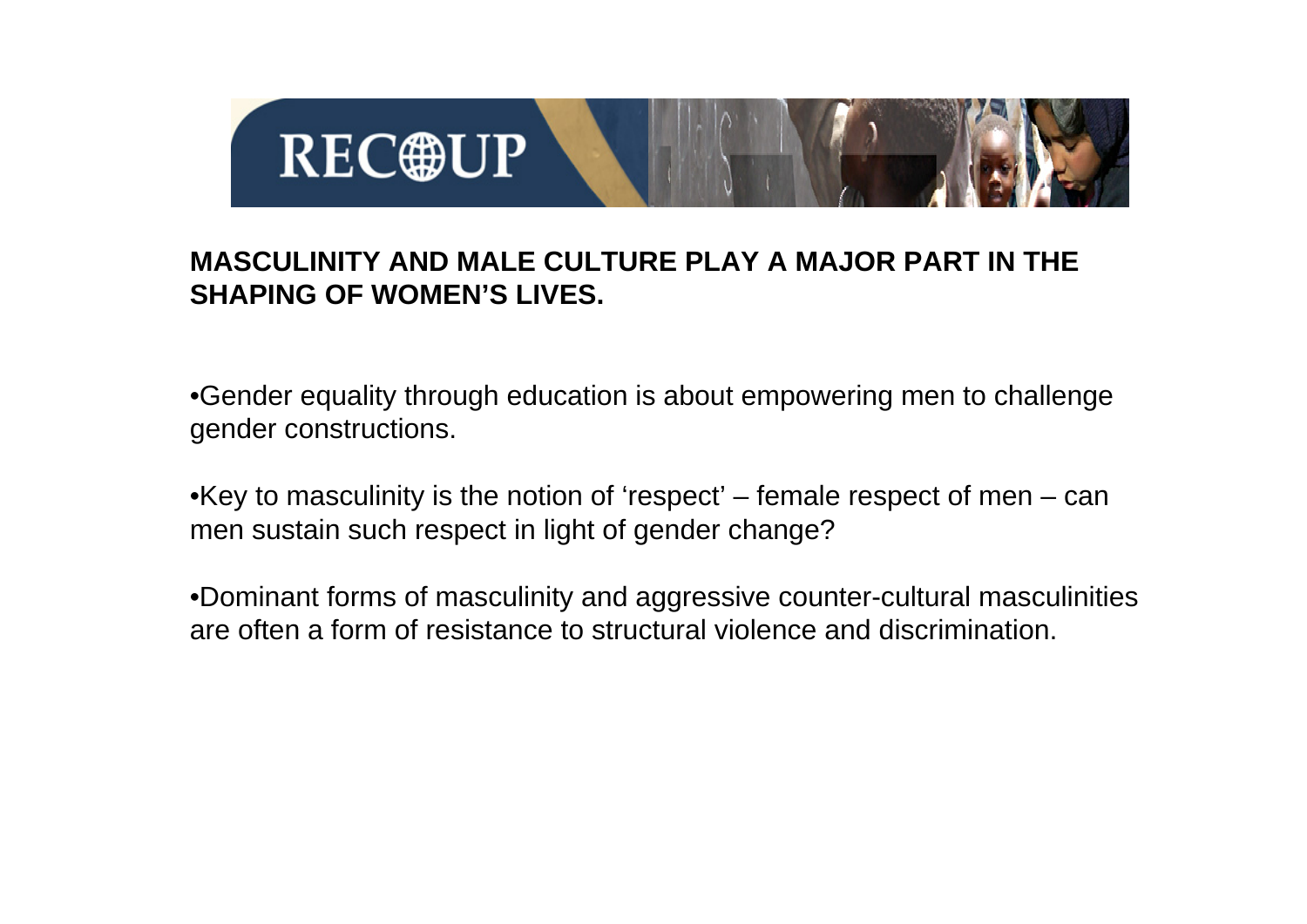## **REC**@UP

#### **MICRO-GENDER CHANGE THROUGH EDUCATION**

There is evidence, as a result of schooling, of a reduction in the micro\inequalities associated with gender relations

- Literacy, communication skills and private gender interfaces
- Brothers and sisters rather than sexual targets
- •Independence/decision-making/autonomy (e.g. mothers in law)
- Family and personal hygiene/health (protection)
- Social skills in interacting with other peers and diversity
- Small acts of citizenship and critical awareness
- Shifts in planning education of their children